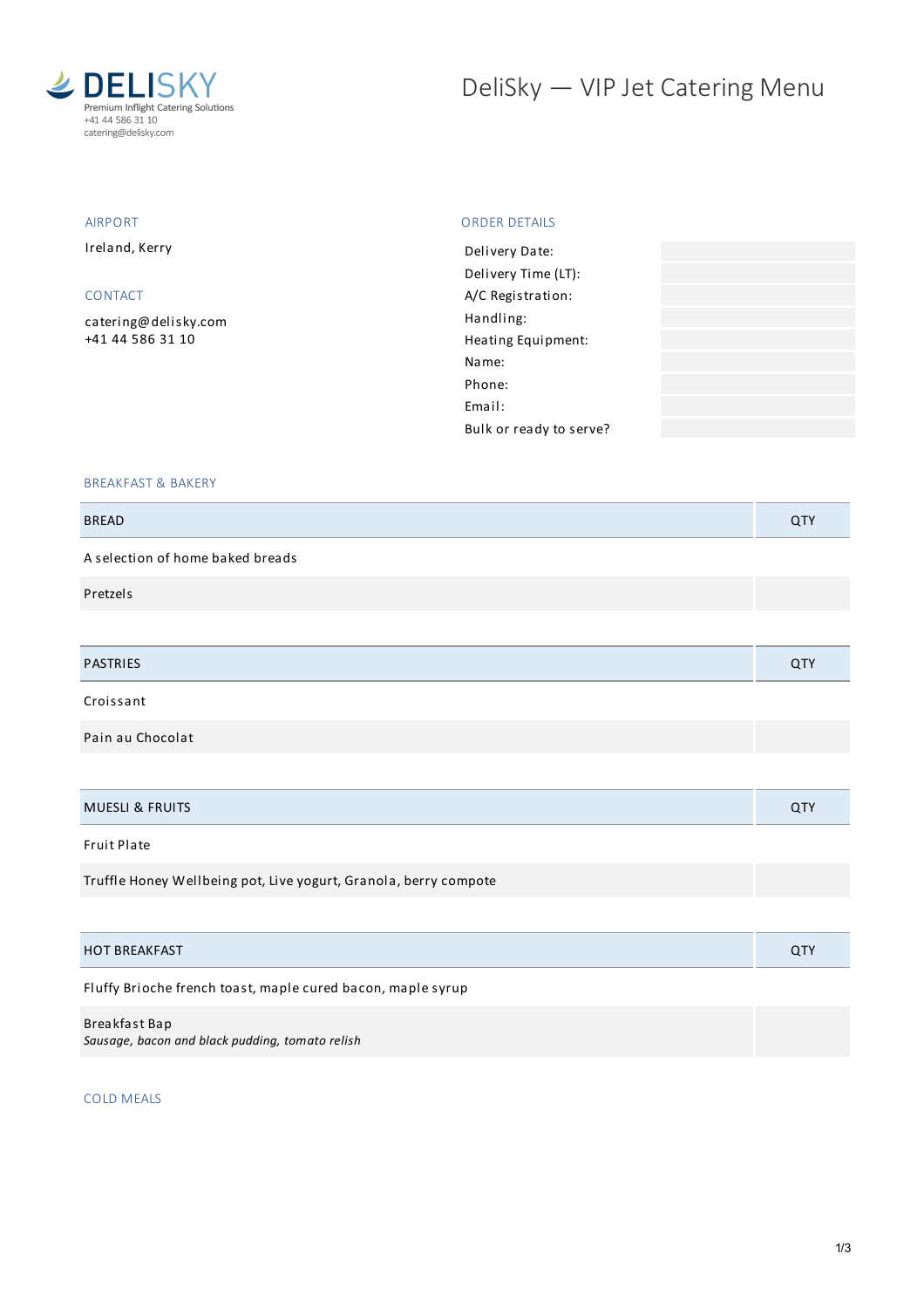| <b>SNACKS</b>                  | Q1 |
|--------------------------------|----|
| A selection of nuts and olives |    |

A selection of chips, dips and crudites

A selection of cheeses, crackers and dip

Crostini with black olive tapenade, beef tomato

| <b>PLATTERS</b> | . . |
|-----------------|-----|
|                 |     |

Antipasti Platter *A selection of farmhouse cheeses and artisan meats, served with sunripe vegetables and dips*

| <b>SALADS</b> |  |
|---------------|--|
|               |  |

Traditional Caesar Salad *Baby gem lettuce with sourdough croutes, parmesan cheese, egg and traditional caesar dressing*

Salad Caprese *Heirloom tomatoes, buffalo mozzarella, fresh basil*

Blue Cheese Salad *Cashel blue cheese, sesame brittle, pear, house dressing*

### HOT MEALS

| MAIN DISHES - MEAT                                     |  |
|--------------------------------------------------------|--|
| Moroccan lamb tagine with apricots and toasted almonds |  |

Beef bourguignon with shallots, chestnut mushroom, baby potato

| MAIN DISHES - FISH & SEAFOOD |
|------------------------------|
|------------------------------|

Baked salmon filet with peas, basil, penne pasta

|  | <b>MAIN DISHES - POULTRY</b><br>~™ |
|--|------------------------------------|
|--|------------------------------------|

Chicken and wild mushroom fricassee with gratin potatoes

| MAIN DISHES - VEGETARIAN | יידי |
|--------------------------|------|
|--------------------------|------|

Chickpea curry with basmati rice

| <b>PASTA &amp; RISOTTO</b> | $\cap$ TV |
|----------------------------|-----------|
|----------------------------|-----------|

Pasta with wild mushroom sauce